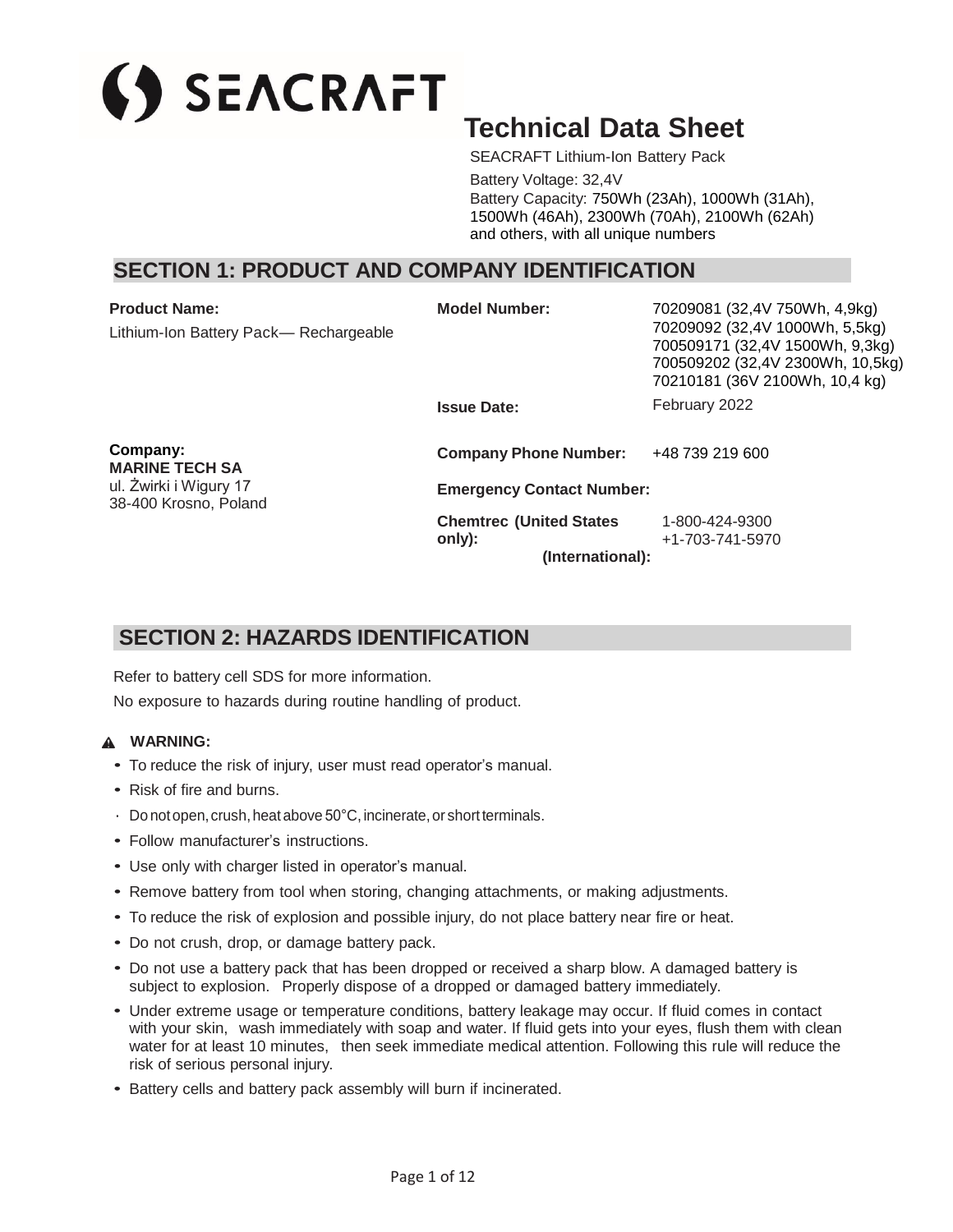## **SECTION 3: COMPOSITION/INFORMATION OF INGREDIENTS**

Refer to battery cell SDS for more information.

## **SECTION 4: FIRST AID MEASURES**

Refer to battery cell SDS for more information. No exposure to hazards during routine handling of product.

## **WARNING:**

- To reduce the risk of injury, user must read operator's manual.
- Risk of fire and burns.
- $\cdot$  Do not open, crush, heat above 50°C, incinerate, or short terminals.
- Follow manufacturer's instructions.
- Use only with charger listed in operator's manual.
- Remove battery from tool when storing, changing attachments, or making adjustments.
- To reduce the risk of explosion and possible injury, do not place battery near fire or heat.
- Do not crush, drop, or damage battery pack.
- Do not use a battery pack that has been dropped or received a sharp blow. A damaged battery is subject to explosion. Properly dispose of a dropped or damaged battery immediately.
- Under extreme usage or temperature conditions, battery leakage may occur. If fluid comes in contact with your skin, wash immediately with soap and water. If fluid gets into your eyes, flush them with clean water for at least 10 minutes, then seek immediate medical attention. Following this rule will reduce the risk of serious personal injury.
- Battery cells and battery pack assembly will burn if incinerated.
- No exposure during routine handling of product. Risk of exposure occurs only if the battery is mechanically or electrically abused.
- No effect under routine handling and use to eyes, skin, or if inhaled. Ingestion is not likely, given the physical size and state of the cell. If swallowed, seek medical attention immediately.
- If exposure to internal materials within cell due to damaged outer casing, the following actions are recommended:

## **EYE CONTACT:**

Flush with water for 10 minutes without rubbing and immediately seek medical attention.

## **SKIN CONTACT:**

Wash area immediately with soap and water. If irritation continues, seek medical attention.

## **INHALATION:**

Leave area immediately, move to fresh air, and seek medical attention.

## **INGESTION:**

If swallowed, contact POISON CONTROL CENTER immediately.

## **SECTION 5: FIRE FIGHTING MEASURES**

Refer to battery cell SDS for more information.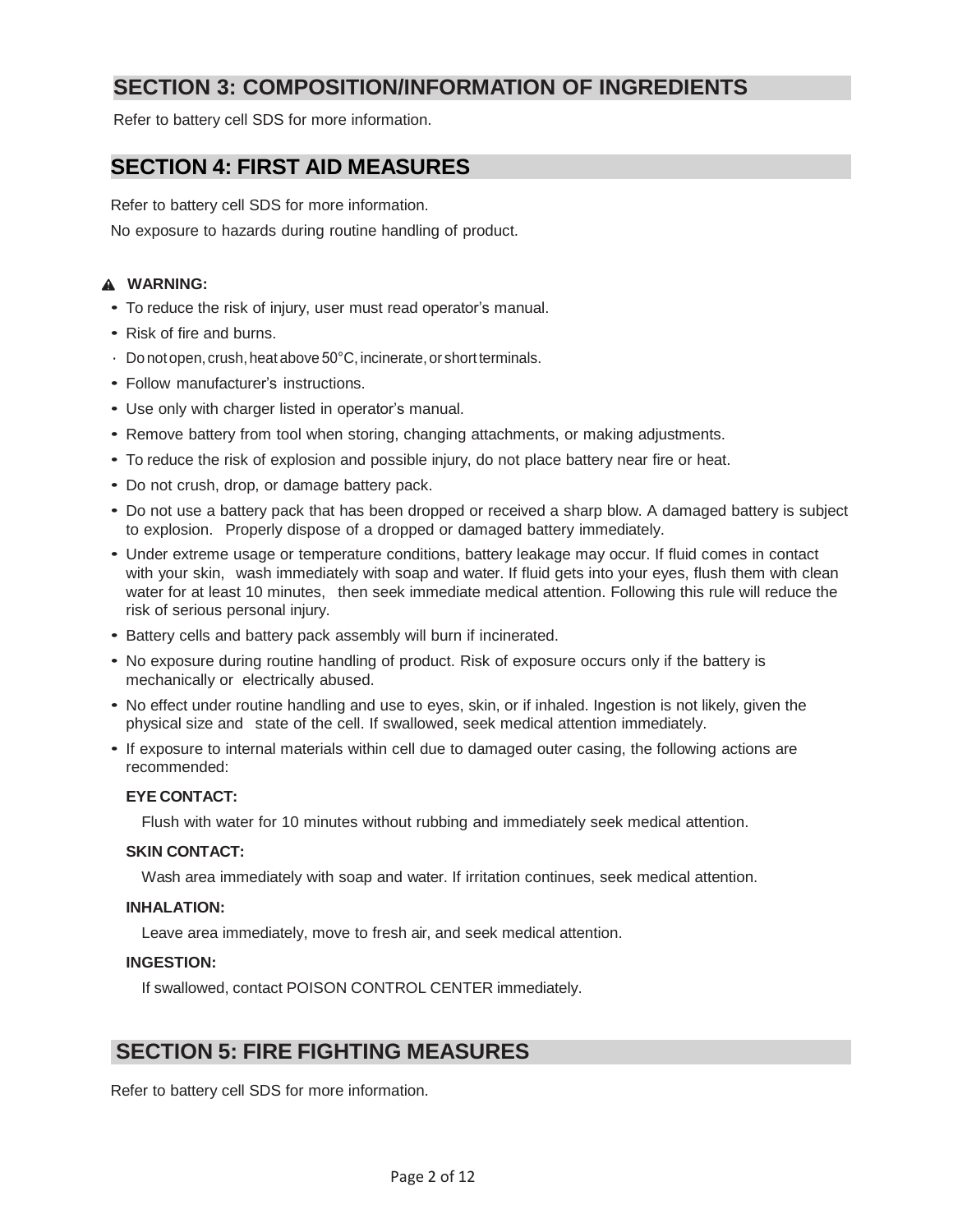## **SECTION 6: ACCIDENTAL RELEASE MEASURES**

## **PERSONALPRECAUTIONS:**

- Use standard industrial clothing in normal use.
- lf handlinglargecontainers of cells,wear steel-toed footwear.

## **ENVIRONMENTALPRECAUTIONS:**

No special precautions necessary.

## **METHODS FOR CONTAINMENT:**

- Transport container outdoors.
- Always consult and obey all international, federal, and local environmental laws.

## **METHODS FOR CLEANUP:**

No data available

## **OTHER INFORMATION:**

No data available

## **SECTION 7: HANDLING AND STORAGE**

## **HANDLING:**

- Use only approved charging equipment.
- Do not disassemble battery or battery pack.
- Do not puncture, crush, or dispose of in fire.

## **STORAGE:**

To obtain the longest possible battery life, we suggest the following:

- Remove the battery pack from the charger once it is fully charged and ready for use. For battery pack storage longer than 30 days:
- Store the battery pack where the temperature is 10- 27°C and away from moisture.
- Store battery packs in a 30%-50% charged condition.
- Every six months of storage, charge the pack as normal.

## **SECTION 8: EXPOSURE CONTROLS/PERSONAL PROTECTION**

Refer to battery cell SDS for more information.

## **SECTION 9: PHYSICAL AND CHEMICAL PROPERTIES**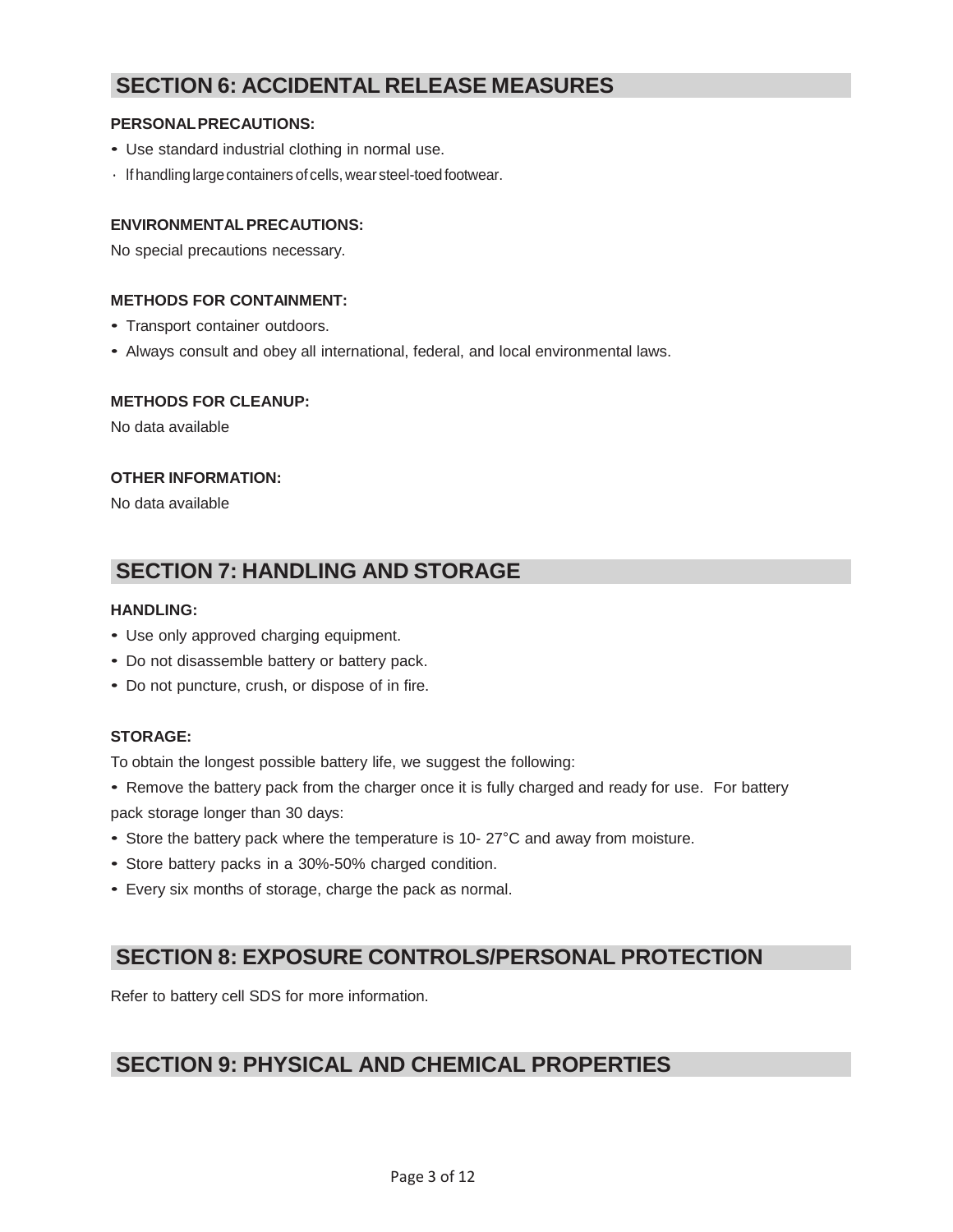Battery pack consists of battery cells assembled in resin enclosure and is a solid odorless product that will burn if incinerated.

## **SECTION 10: STABILITY AND REACTIVITY**

Refer to battery cell SDS for more information.

No exposure to hazards during routine handling of product.

## **WARNING:**

- To reduce the risk of injury, user must read operator's manual.
- Risk of fire and burns.
- $\cdot$  Do not open, crush, heat above 50°C, incinerate, or short terminals.
- Follow manufacturer's instructions.
- Use only with charger listed in operator's manual.
- Remove battery from tool when storing, changing attachments, or making adjustments.
- To reduce the risk of explosion and possible injury, do not place battery near fire or heat.
- Do not crush, drop, or damage battery pack.
- Do not use a battery pack that has been dropped or received a sharp blow. A damaged battery is subject to explosion. Properly dispose of a dropped or damaged battery immediately.
- Under extreme usage or temperature conditions, battery leakage may occur. If fluid comes in contact with your skin, wash immediately with soap and water. If fluid gets into your eyes, flush them with clean water for at least 10 minutes, then seek immediate medical attention. Following this rule will reduce the risk of serious personal injury.
- Battery cells and battery pack assembly will burn if incinerated.

## **SECTION 11: TOXICOLOGY INFORMATION**

Refer to battery cell SDS for more information.

No exposure to hazards during routine handling of product.

## **WARNING:**

- To reduce the risk of injury, user must read operator's manual.
- Risk of fire and burns.
- $\cdot$  Do not open, crush, heat above 50°C, incinerate, or short terminals.
- Follow manufacturer's instructions.
- Use only with charger listed in operator's manual.
- Remove battery from tool when storing, changing attachments, or making adjustments.
- To reduce the risk of explosion and possible injury, do not place battery near fire or heat.
- Do not crush, drop, or damage battery pack.
- Do not use a battery pack that has been dropped or received a sharp blow. A damaged battery is subject to explosion. Properly dispose of a dropped or damaged battery immediately.
- Under extreme usage or temperature conditions, battery leakage may occur. If fluid comes in contact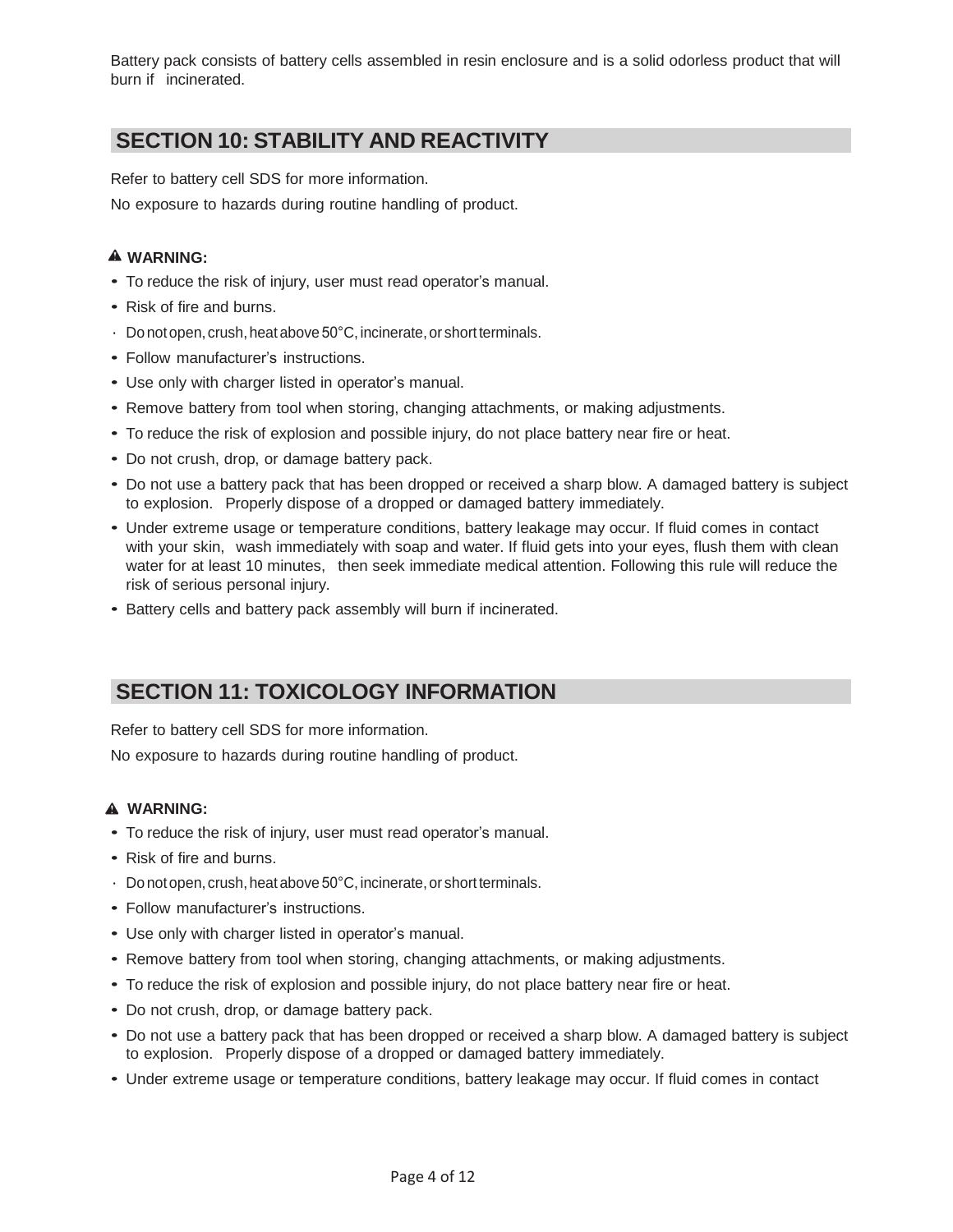with your skin, wash immediately with soap and water. If fluid gets into your eyes, flush them with clean water for at least 10 minutes, then seek immediate medical attention. Following this rule will reduce the risk of serious personal injury.

• Battery cells and battery pack assembly will burn if incinerated.

## **SECTION 12: ECOLOGICAL INFORMATION**

## **ECOTOXICOLOGICAL INFORMATION:**

None in routine handling of product.

#### **TOXICITY:**

No data available

## **PERSISTENCE AND DEGRADABILITY (BIOPERSISTENCY & BIODEGRADABILITY):**

None in routine handling of product.

#### **POTENTIAL OF BIOACCUMULATION:**

None in routine handling of product.

#### **MOBILITY IN SOIL:**

None in routine handling of product.

#### **OTHERADVERSEEFFECTS:**

No data available

## **DISPOSAL:**

Follow guidelines in Section 13.

## **SECTION 13: DISPOSAL CONSIDERATIONS**

This product contains Lithium-ion batteries. Local, state or federal laws may prohibit disposal of batteries in ordinary trash. Consult your local waste authority for information regarding available recycling and/or disposal options.

#### **DISPOSAL:**

- Dispose in accordance with appropriate regulations.
- Always consult and obey all international, federal, provincial/state, and local hazardous waste disposal laws. Some jurisdictions require recycling of this spent product. Battery recycling is encouraged.
- Lithium-ion batteries are safe for disposal in the normal municipal waste stream since they are not defined by the federal government as hazardous waste. However, Lithium-ion batteries are recyclable.
- To preserve natural resources, please recycle or dispose of batteries properly.

#### **WARNING:**

- Upon removal, cover the battery pack's terminals with heavy-duty adhesive tape.
- Do not attempt to destroy or disassemble battery pack or remove any of its components.
- Batteries must be recycled or disposed of properly.
- Also, never touch both terminals with metal objects and/or body parts as short circuit may result.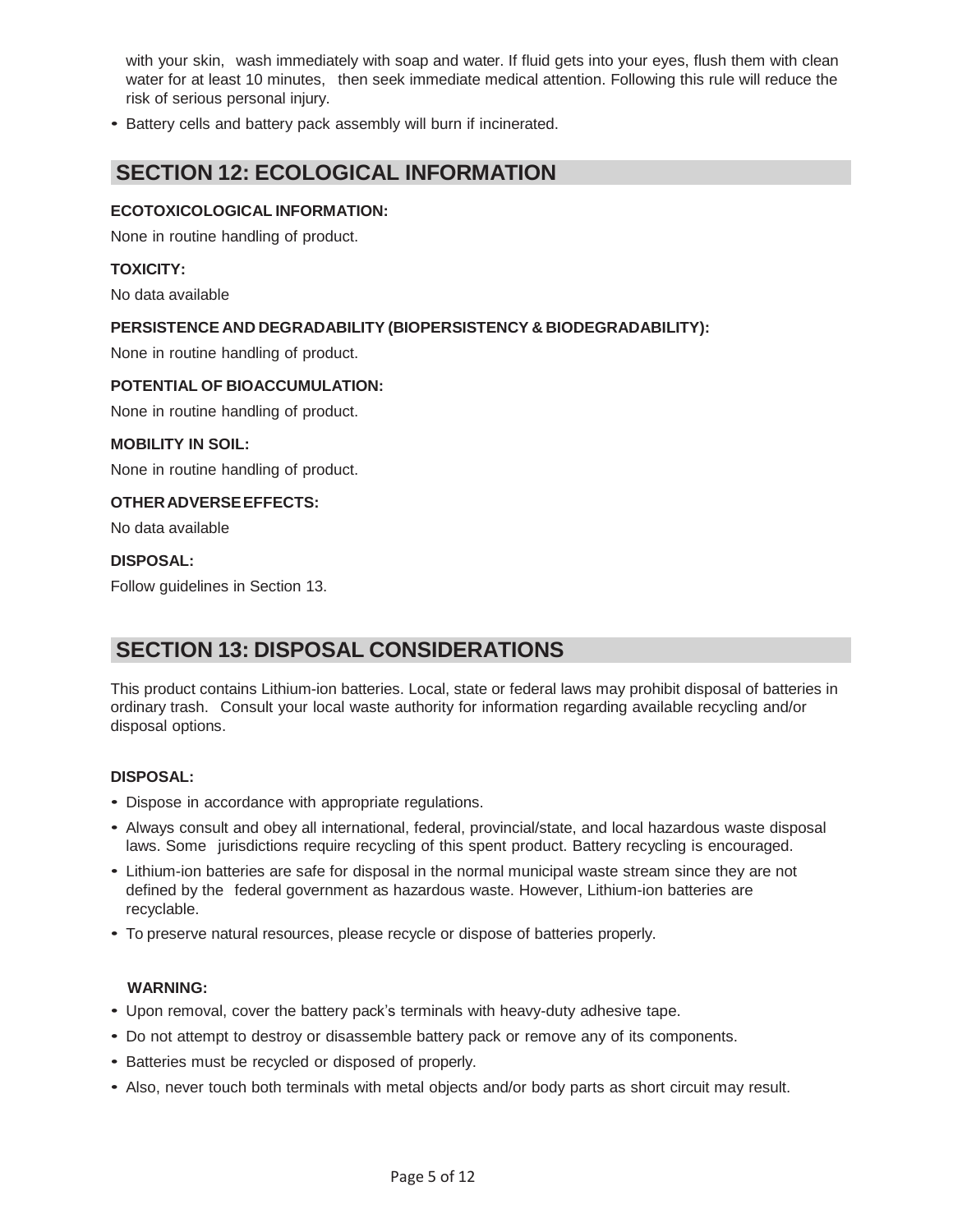- Keep away from children. Failure to comply with these warnings could result in fire and/or serious injury.
- This product does not contain mercury, cadmium or Lithium (metal).
- DO NOT INCINERATE battery cells.

## **SECTION 14: TRANSPORTATION INFORMATION**

## **U.S. DOT Hazardous Material Regulations (Re: Ground Transport)**

UN3480 Lithium-ion batteries over 101 watt hours or UN3481 Lithium-ion batteries packed with equipment over 101 watt hours when packaged correctly can travel under 49 CFR 173.185 when traveling by ground in the continental U.S.

## **Canada Transport Dangerous Goods (Re: Ground Transport)**

UN3480 Lithium-ion batteries over 101 watt hours or UN3481 Lithium-ion batteries packed with equipment over 101 watt hours when traveling by ground in Canada must be declared as Dangerous Goods. The batteries must be packaged according to Packing Instruction 965. The following labels must be on the package: DG9 diamond, Red Bordered Lithium-ion warning label (ICAO). The package must also include a UN3480 Lithium-ion batteries label or a UN3481 Lithium-ion batteries with equipment label with the net weight of the batteries in kgs. The BOL must also state UN3480, Lithium-ion batteries,9,PGII or UN3481 Lithium-ion batteries packed with equipment,9,PGII.

#### **International Dangerous Goods Regulations (Re: Air, Sea, Ground Transport)**

UN3480 Lithium-ion batteries over 101 watt hours or UN3481 Lithium-ion batteries over 101 watt hours packed with equipment when shipped by sea will be considered Class 9 Dangerous Goods must be packaged according to Packing Instruction 965, and contain the following labels: DG9 diamond, Red Bordered Lithium-ion warning label (ICAO), Forbidden for Transport by Water or Air.

UN3480 Lithium-ion batteries over 101 watt hours or UN3481 Lithium-ion batteries over 101 watt hours packed with equipment when shipped by air will be considered Class 9 Dangerous Goods must be packaged according to Packing Instruction 965, and contain the following labels: DG9 diamond, Red Bordered Lithium-ion warning label (ICAO), Cargo Aircraft Only, and Forbidden for Transport by Water or Air.

This rechargeable Lithium-ion battery has passed the relevant transportation test requirements as described in the UN Manual of Tests and Criteria, Part III, section 38.3. UN 38.3 Test Reports are maintained by the company.

## **SECTION 15: REGULATORY INFORMATION**

Compliant with, relevant transportation test requirements as described in the UN Manual of Tests & Criteria, Part III, Sub section 38.3.

## **CALIFORNIA PROPOSITION 65 WARNING:**

This product may contain chemicals, including lead, known to the State of California to cause cancer, birth defects or other reproductive harm. Wash hands after handling.

## **SECTION 16: OTHER INFORMATION**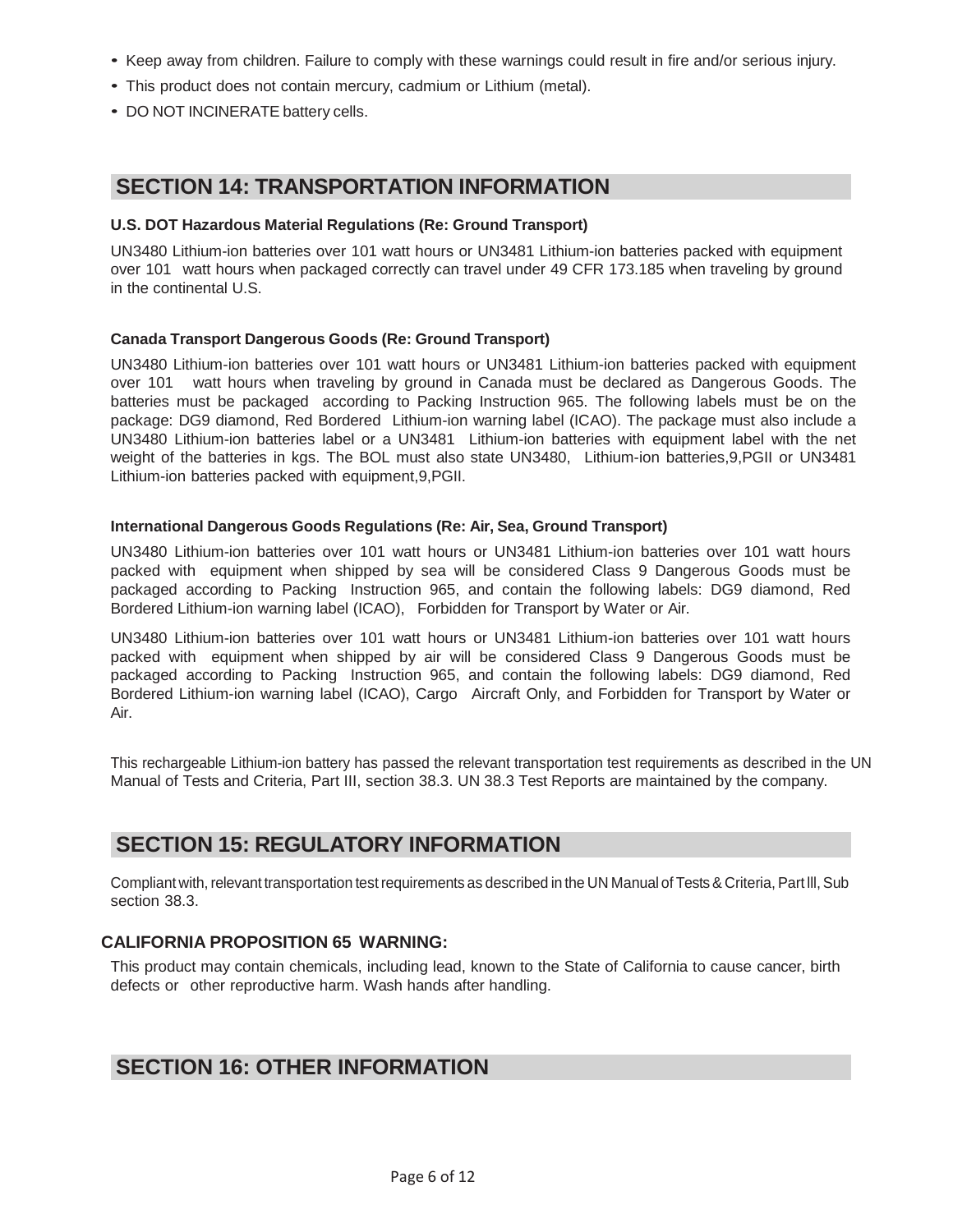The information contained within this document is provided for your information only. In case of any discrepancy, the information provided in the battery cell Safety Data Sheet takes precedence over the information provided in the battery pack Technical Data Sheet.

Prepared by: MARINE TECH SA.

The batteries referenced herein are considered exempt articles and are not subject to the OSHA Hazard Communication Standard; therefore an SDS is not required. This sheet is being provided as a service to our customers.

The information and recommendations set forth are made in good faith and believed to be accurate as of the date of preparation. MARINE TECH SA makes no warranty, expressed or implied, regarding the accuracy of this data or the results to be obtained from the use thereto.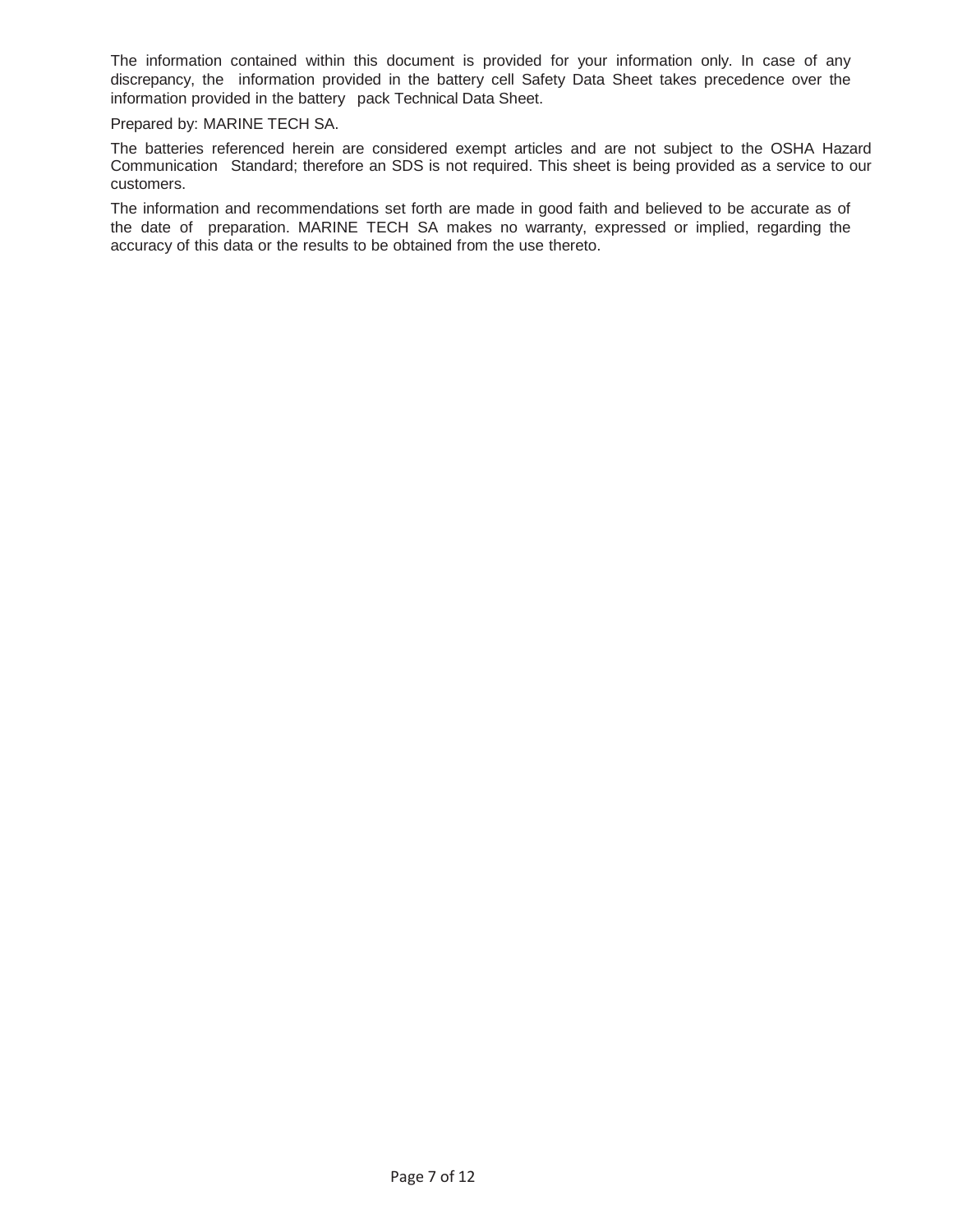## **Safety data sheet (SDS) for product**

#### 1. PRODUCT AND COMPANY IDENTIFICATION

Product name: Lithium ion rechargeable

battery cell Product code: None

(All models Sanyo manufactured and whose capacity is less than or equal to 5.4Ah, including the cell branded as Panasonic, excluding the cell whose shape is prismatic and two or more short / middle / long side excess 12mm/85mm/110mm.) Company name: Sanyo Electric Co., Ltd., Panasonic group

Address: 222-1 , Kaminaizen, Sumoto City, Hyogo,

Japan Telephone number: +81-799-24-4111 Fax number: +81-799-23-2879

Emergency telephone number: [Weekday] +81-799-23-3931 [Night and holiday] +81-799-24-4131

#### 2. HAZARDS IDENTIFICATION

For the battery cell, chemical materials are stored in a hermetically sealed metal or metal laminated plastic case, designed to withstand temperatures and pressures encountered during normal use. As a result, during normal use, there is no physical danger of ignition or explosion and chemical danger of hazardous materials' leakage.

However, if exposed to a fire, added mechanical shocks, decomposed, added electric stress by miss-use, the gas release vent will be operated. The battery cell case will be breached at the extreme, hazardous materials may be released.

Moreover, if heated strongly by the surrounding fire, acrid gas may be emitted.

#### GHS classification: Not available

(This product is outside the scope of GHS system since it's considered as an "article".)

Most important hazard and

effects Human health

effects:

Inhalation: The steam of the electrolyte has an anesthesia action and stimulates a respiratory tract. Skin contact: The steam of the electrolyte stimulates a skin. The electrolyte skin contact causes a sore and stimulation on the skin.

Eye contact: The steam of the electrolyte stimulates eyes. The electrolyte eye contact causes a sore and stimulation on the eye. Especially, substance that causes a strong inflammation of the eyes is contained.

Environmental effects: Since a battery cell remains in the environment, do not throw out it into the environment.

Specific hazards:

If the electrolyte contacts with water, it will generate detrimental hydrogen fluoride. Since the leaked electrolyte is inflammable liquid, do not bring close to fire.

#### 3. COMPOSITION / INFORMATION ON

INGREDIENTS Substance or preparation: **Preparation** 

Information about the chemical nature of product: \*1

| Portion            | Material name                                           | CAS No.                                 | Concentration   |
|--------------------|---------------------------------------------------------|-----------------------------------------|-----------------|
|                    |                                                         |                                         | range (wt $%$ ) |
| Positive electrode | Lithium transition metal oxidate<br>$(Li[M]_m[O]_n^*2)$ | 12190-79-3<br>12057-17-9<br>182442-95-1 | $20 - 60$       |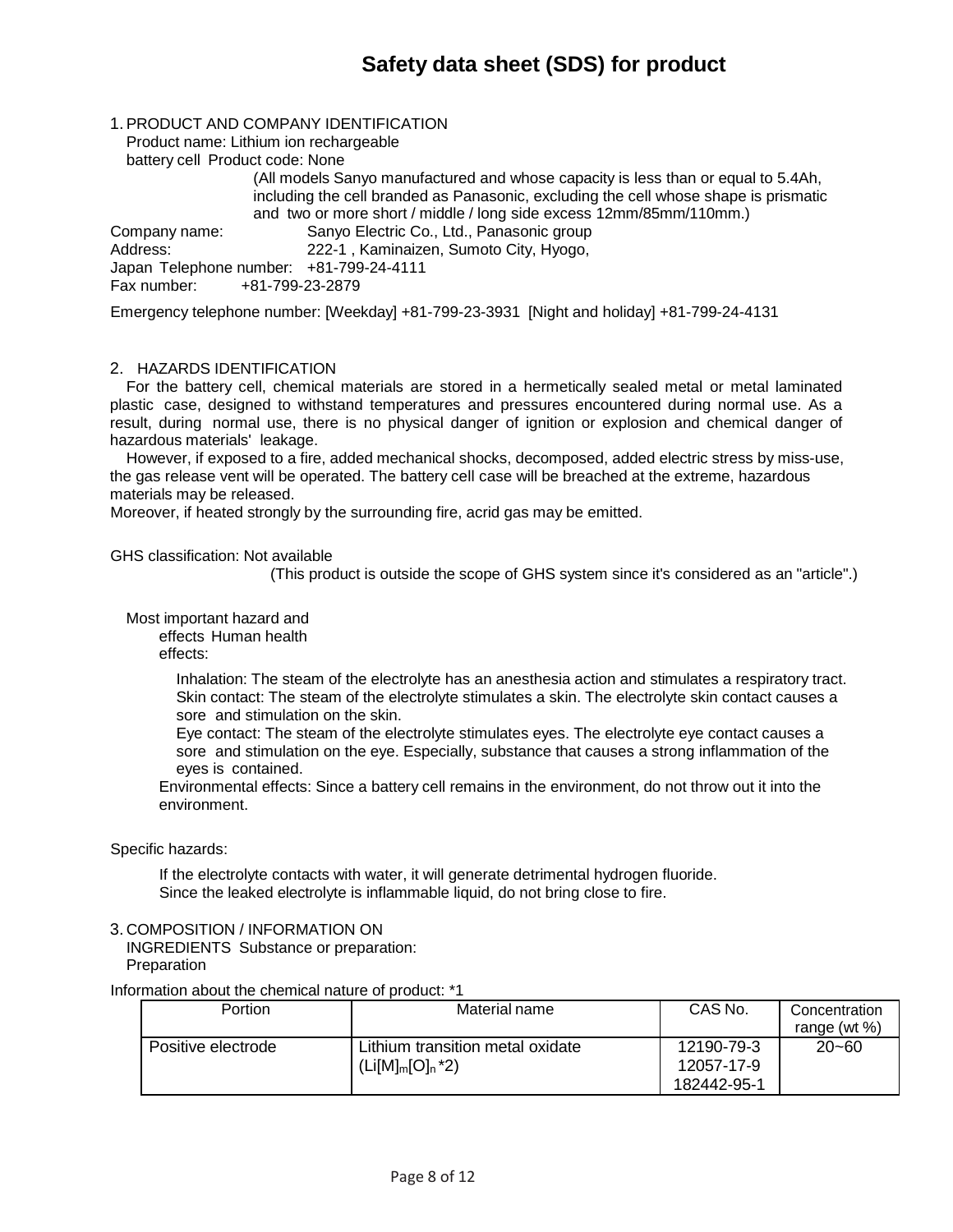| Positive electrode's base | <b>Aluminum</b>                    | 7429-90-5 | $1 - 10$  |
|---------------------------|------------------------------------|-----------|-----------|
| Negative electrode        | Carbon                             | 7782-42-5 | $10 - 30$ |
|                           |                                    | 7440-44-0 |           |
| Negative electrode's base | Copper                             | 7440-50-8 | $1 - 15$  |
| Electrolyte               | Ethyl methyl carbonate             | 623-53-0  | $5 - 25$  |
|                           | Diethyl carbonate                  | 105-58-8  |           |
|                           | Ethylene carbonate                 | $96-49-1$ |           |
| Outer case                | Aluminum, iron, aluminum laminated | 7429-90-5 | $1 - 30$  |
|                           | plastic                            | 7439-89-6 |           |

*\*1 Not every product includes all of these materials.*

*\*2 The letter M means transition metal and candidates of M are Co, Mn, Ni and Al. One compound includes one or more of these metals and one product includes one or more of the compounds. The letter m and n means the number of atoms.*

## 4. FIRST-AID MEASURES

## **Spilled internal cell**

**materials** Inhalation:

Make the victim blow his/her nose, gargle. Seek medical attention if necessary.

Skin contact:

Remove contaminated clothes and shoes immediately. Wash extraneous matter or contact region with soap and plenty of water immediately.

Eye contact:

Do not rub one's eyes. Immediately flush eyes with water continuously for at least 15 minutes. Seek medical attention immediately.

## **A battery cell and spilled internal cell materials**

Ingestion:

Make the victim vomit. When it is impossible or the feeling is not well after vomiting, seek medical attention.

## 5. FIRE-FIGHTING MEASURES

Suitable extinguishing media: Plenty of water, carbon dioxide gas, nitrogen gas, chemical powder fire extinguishing medium and fire foam.

Specific hazards: Corrosive gas may be emitted during fire.

Specific methods of fire-fighting: When the battery burns with other combustibles simultaneously, take fireextinguishing method which correspond to the combustibles. Extinguish a fire from the windward as much as possible.

Special protective equipment for firefighters:

Respiratory protection: Respiratory equipment of a gas cylinder style or protection-against-dust mask Hand protection: Protective gloves

Eye protection: Goggle or protective glasses designed to protect against liquid splashes Skin and body protection: Protective cloth.

## 6. ACCIDENTAL RELEASE MEASURES

Spilled internal cell materials, such as electrolyte leaked from a battery cell, are carefully dealt with according to the followings.

## Precautions for human body:

Remove spilled materials with protective equipment (protective glasses and protective gloves). Do not inhale the gas as much as possible. Moreover, avoid touching with as much as possible. Environmental precautions: Do not throw out into the environment.

Method of cleaning up: The spilled solids are put into a container. The leaked place is wiped off with dry cloth.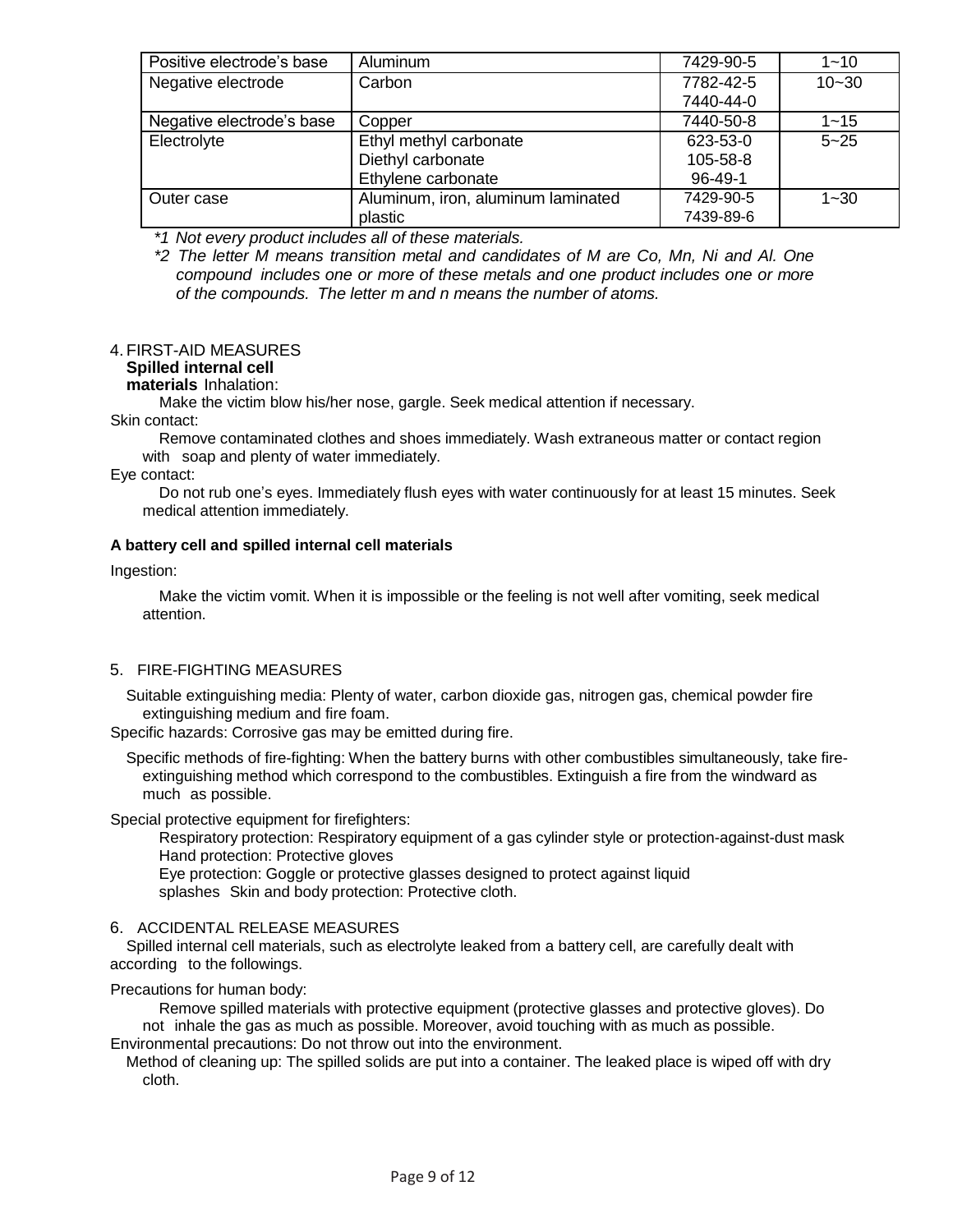#### 7. HANDLING AND STORAGE

Handling suggestions

Do not connect the positive terminal to the negative terminal with electrical wire or chain. Avoid polarity reverse connection when installing the battery to an instrument.

Do not wet the battery with water, seawater, drink or acid; or expose to strong oxidizer. Do not damage or remove the external tube.

Keep the battery away from heat and fire.

Do not disassemble or reconstruct the battery; or solder the battery directly. Do not give a mechanical shock or deform.

Do not use unauthorized charger or other charging method. Terminate charging when the charging process doesn't end within specified time.

#### **Storage**

Do not store the battery with metalware, water, seawater, strong acid or strong oxidizer. Make the charge amount 30~50% then store at room temperature or less (temperature= -20~35 degree

C) in a dry (humidity: 45~85%) place. Avoid direct sunlight, high temperature, and high humidity. Use insulative and adequately strong packaging material to prevent short circuit between positive and negative terminal when the packaging breaks during normal handling. Do not use conductive or easy to break packaging material.

#### 8. EXPOSURE CONTROLS / PERSONAL PROTECTION (WHEN THE ELECTROLYTE LEAKS) Control parameters

ACGIH has not been mentioned control parameter of electrolyte.

Personal protective equipment

Respiratory protection: Respirator with air cylinder, dust mask Hand protection: Protective gloves Eye protection: Goggles or protective glasses designed to protect against liquid splashes Skin and body protection: Working clothes with long sleeve and long trousers

#### 9. PHYSICAL AND CHEMICAL PROPERTIES Appearance

Physical state: Solid Form: Cylindrical or Prismatic or Pouch (laminated) Color: Metallic color or black(without tube if it has

tube) Odor: No odor

#### 10. STABILITY AND REACTIVITY

Stability: Stable under normal use

Hazardous reactions occurring under specific conditions

Conditions to avoid: When a battery cell is exposed to an external short-circuit, crushes, deformation, high temperature above 100 degree C, it will be the cause of heat generation and ignition. Direct sunlight and high humidity.

Materials to avoid: Conductive materials, water, seawater, strong oxidizers and strong acids. Hazardous decomposition products: Acrid or harmful gas is emitted during fire.

#### 11. TOXICOLOGICAL INFORMATION **Organic Electrolyte**

Acute toxicity: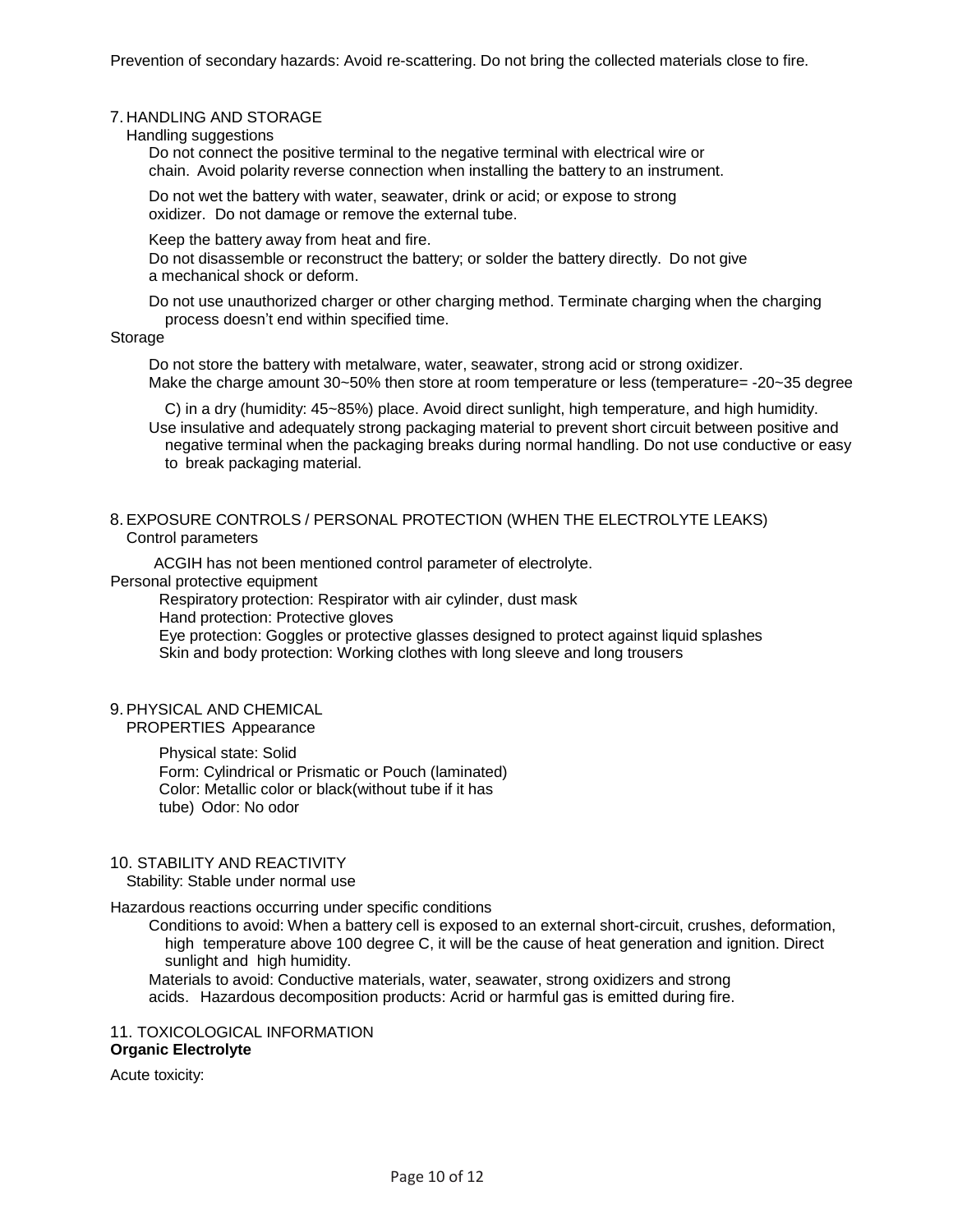## 12. ECOLOGICAL

## INFORMATION

Persistence/degradability:

Since a battery cell and the internal materials remain in the environment, do not bury or throw out into the environment.

#### 13. DISPOSAL CONSIDERATIONS

Recommended methods for safe and environmentally preferred disposal: **Product (waste from residues)**

Specified collection or disposal of lithium ion battery is required by the law like as "battery control law" in several nations. Collection or recycle of the battery is mainly imposed on battery's manufacturer or importer in the nations recycle is required.

## **Contaminated packaging**

Neither a container nor packing is contaminated during normal use. When internal materials leaked from a battery cell contaminates, dispose as industrial wastes subject to special control.

## 14. TRANSPORT INFORMATION

In the case of transportation, avoid exposure to high temperature and prevent the formation of any condensation. Take in a cargo of them without falling, dropping and breakage. Prevent collapse of cargo piles and wet by rain. The container must be handled carefully. Do not give shocks that result in a mark of hitting on a cell. Please refer to Section 7-HANDLING AND STORAGE also.

## **UN regulation**

・UN number: 3480 (3481 when the battery is contained in equipment or packed with equipment)

・Proper shipping name:

Lithium ion batteries ("lithium ion batteries contained in equipment" or "lithium ion batteries packed with equipment")

 $\cdot$  Class: 9  $^{\ast}$ 

*\* Although this product meets the criteria of "dangerous goods" and are classified as "lithium ion batteries", depending on the battery's total capacity in the packaging, etc., they may not be subject to the fully regulated provisions.*

## **Regulation depends on region and transportation mode**

・Worldwide - Air transportation:

ICAO/IATA-DGR [packing instruction 965 section IB or II]

(When shipping batteries "packed with" or "contained in" equipment, use packing instruction 966 or 967 as appropriate.)

・Worldwide - Ocean transportation:

IMO-IMDG Code [special provision 188]

・Europe - Ground

transportation: ADR [special provision 188]

*\* Instructions or provisions in the box brackets are conditions to make the battery cell exempted from full regulation.*